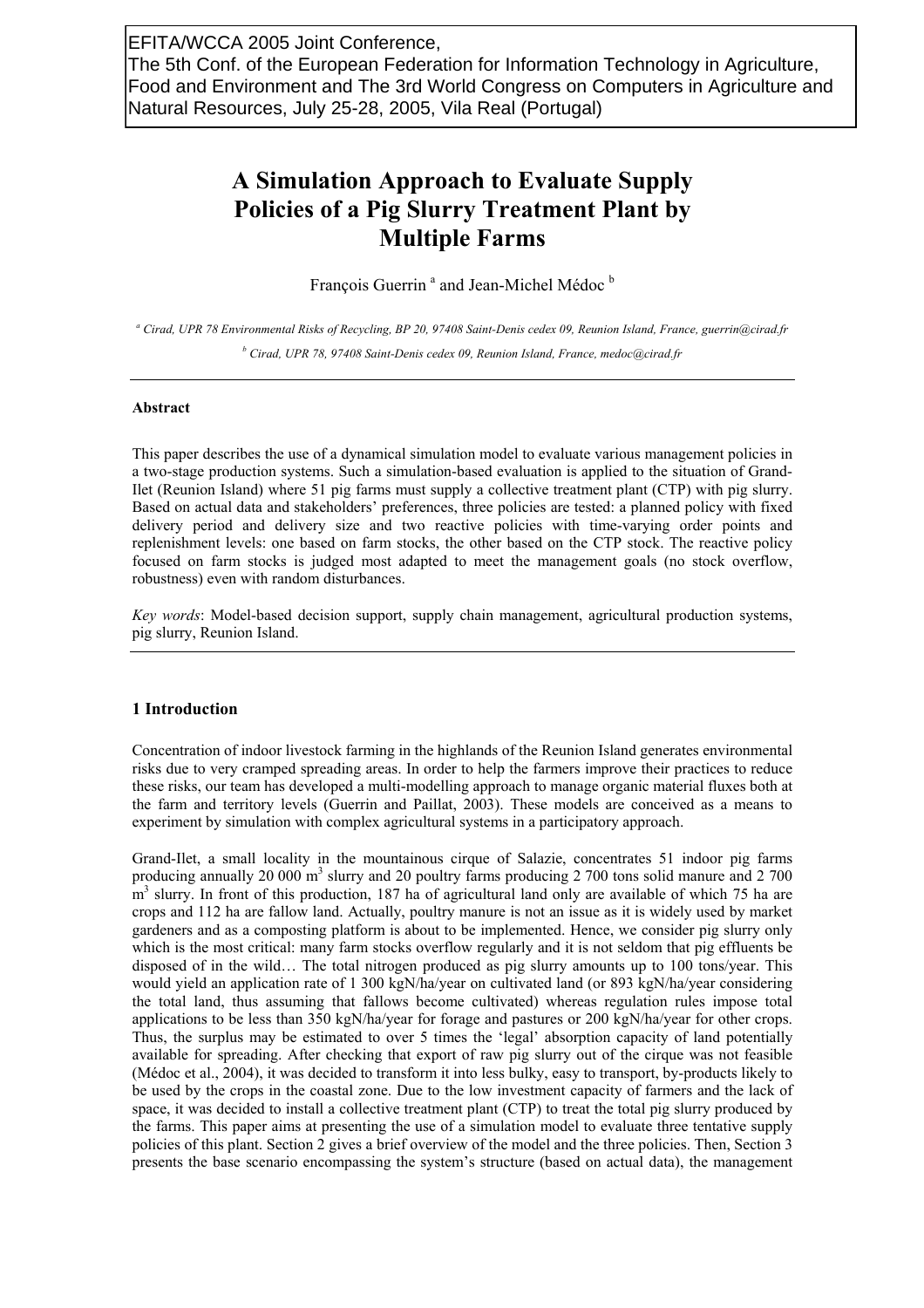options (defined from stakeholders preferences) and possible random disturbances likely to occur in this supply chain. Simulations of each policy are described in Section 4 in both deterministic and random cases. Finally, simulation outputs are compared and discussed in Section 5 and guidelines to help the stakeholders make a choice are provided.

# **2 System representation**

## *2.1 Conceptual representation*

The system is viewed as a set of slurry farm stocks connected, by means of transport, to a single CTP stock (Fig. 1). Farm stocks are filled by the slurry fluxes produced by the livestock and are emptied by the deliveries to the CTP. Whereas farm stock inflows are assumed to be continuous and constant, outflows are inherently discrete and vary according to the supply policy implemented. The CTP pre-storage and mixing tank (denoted 'CTP stock') is supplied with the farm deliveries and it is assumed that it feeds the treatment process continuously.

## *2.2 Simulation model*

The simulation model (described in Guerrin, 2004) is an hybrid dynamical system, thus encompassing both continuous and discrete variables. The former represent stock dynamics and the latter action or control variables. Model parameters are used to describe the three main parts of the system's structure: (1) Farms: herd size, slurry production rate, storage capacity; (2) CTP: storage capacity, treatment plant utilisation flow; (3) Logistics: type, number and capacity of transport means, farm distances to the CTP, transportation times, loading/unloading/cleaning operation times, working schedule, priority rules. In addition to the time-evolutions of stocks, fluxes and delivery actions, the model outputs provide several management indicators: stock overflows, number of deliveries, delivery times, amounts delivered, time of slurry shortage at the CTP. To account for disturbances unavoidable in such logistic systems, randomness may also be introduced in the simulations (see Section 3.3).

# *2.3 Tentative management policies*

As for all inventory systems, management policies must answer two basic questions for each farm: When should a delivery be done? How much should be delivered? These answers must be such that, at least, stock overflow does not occur and too long slurry shortage is avoided at the CTP. Three policies are envisaged (Fig. 2):

- 1. P: planned (T, Q) policy with fixed delivery period T (time lag between two consecutive deliveries of the same farm) and delivery size Q (amount to be delivered);
- 2. Rf: reactive  $(s_i, S_i)$  policy based on farm stocks with time-varying delivery point  $s_i$  (alert level of stock at which a delivery is triggered as soon as possible) and deliver-down-to level S<sub>i</sub> (level down to which a stock should be emptied as far as possible);
- 3. Rt: reactive (s, S) policy based on the CTP stock with time-varying reorder point s (level of stock at which deliveries are ordered) and order-up-to level S (level at which all current deliveries stop).



Fig. 1 Physical flow-stock representation of the production system dealt with in this study.

Fig. 2 Dynamical system layout outlining the three policies tested to supply the single CTP stock with multiple farm stocks.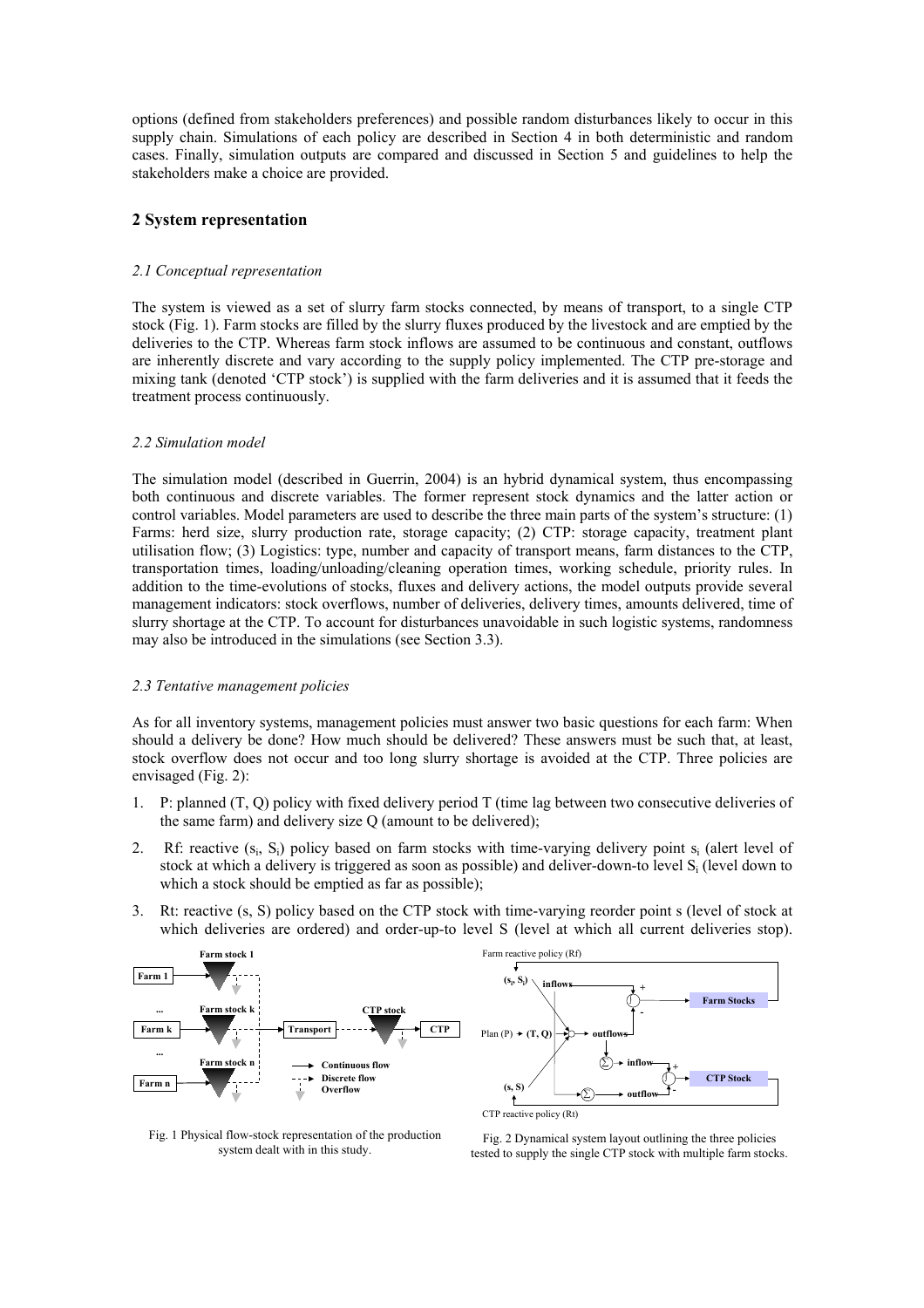To ease the comparison of stocks of various capacities, stock evolutions are normalised to 1, i.e. expressed as the ratio of the current level to the maximum storage capacity. Note that, whereas the P policy is feedforward controlled, the Rf and Rt policies involve feedback loops (Fig.2). Whereas P and Rf are 'Push' (based on suppliers' production), Rt is 'Pull' (based on customer's demand). To deal with concurrent deliveries, priority rules, jointly based on stock level, distance and herd size (or possibly other criteria), are used to allocate transport capacities to farm delivery needs (see Section 3.2).

# **3 Base scenario**

## *3.1 System structure*

For the sake of clarity and because they share common constraints, the 51 pig farms are grouped into 7 neighbourhoods based on proximity. Their main structural characteristics are given in Table 1. Some of these data (herd size, slurry production) come from recently made farm diagnoses motivated by this project. Assuming a normalization that should soon occur, farm storage capacities are deduced from herd sizes, based on a retention time of 120 days (legal norm) and an individual sow production of 0.06  $\text{m}^3/\text{day}$ slurry. Data about the CTP result from three technical proposals relative to the treatment process already chosen by the stakeholders (centrifugation followed by nitrification-denitrification; see Médoc et al., 2004). The utilisation rate of the CTP is taken equal to the total farm slurry production rate (20 658  $\text{m}^3$ /year assuming a constant flux). The mixing/pre-storage tank is set to 1 200 m<sup>3</sup> capacity (21-day retention time). Distances and transport times from the farms to the CTP were assessed using a GIS. In addition of effective transport, each one-way trip is extended with a fixed 22.5 minutes period (a simulation time-step) accounting for loading/unloading and cleaning operations as well as idle time. Average round-trips performed with a tanker thus range between about 1h:05 min for Camp-Pierrot farms up to 1h:37 min for Mathurin without perturbation (twice 22.5 min + the time given in Table 1).

## *3.2 System management*

According to preferences of Grand-Ilet's stakeholders, it is envisaged that farm stocks be collected by transporters connected to the CTP. Two tankers of 26 tons weight with 15  $m<sup>3</sup>$  capacity are foreseen. However, due to traffic constraints (crossing a small bridge), it is assumed that deliveries made from the 4 farms of the Mathurin neighbourhood will be restricted to 5  $m<sup>3</sup>$  (1/3 tanker capacity). As the tanker capacities are small with respect to the amounts to be delivered, transport of slurry will be performed on a one-to-one round trip basis (the start point of the tanker is assumed to be at the CTP and only one farm is collected at a time although possibly by several consecutive trips). Each tanker will be assigned a fulltime driver working according to the following schedule:

- 8 hours a day from 8:00 a.m. till 4:00 p.m. (1-hour lunch break is assumed within this period).
- 5 days a week (Saturday and Sunday are excluded).
- 5 weeks' holiday are given yearly to be taken in 2 or 3 periods (holiday periods do not overlap).
- In addition, public holiday amounts up to 12 days off per year.

| Neighbourhood | Farm #   | Number of<br>farms | Herd size<br>(total nb. of<br>sows) | <b>Slurry production</b><br>(total m <sup>3</sup> /year) | Average<br>distance to<br>$CTP$ (km) | Average one-way<br>transport time (min) |                            |
|---------------|----------|--------------------|-------------------------------------|----------------------------------------------------------|--------------------------------------|-----------------------------------------|----------------------------|
|               |          |                    |                                     |                                                          |                                      | <b>Tractor</b><br>5-10 $m^3$            | <b>Tanker</b><br>$20-26$ T |
| Camp-Pierrot  | $1-9$    | 9                  | 244                                 | 4855                                                     | 3.20                                 | 23.7                                    | 10.2                       |
| Casabois      | $10-16$  |                    | 115                                 | 2 2 9 6                                                  | 5.25                                 | 30.9                                    | 16.8                       |
| Grand-Ilet1   | 17-26    | 10                 | 190                                 | 3 7 7 4                                                  | 4.56                                 | 32.1                                    | 14.5                       |
| Grand-Ilet2   | 27-37    | 11                 | 208                                 | 4 1 3 9                                                  | 4.96                                 | 34.7                                    | 15.7                       |
| Grand-Ilet3   | 38-44    |                    | 129                                 | 2 5 5 8                                                  | 4.17                                 | 30.0                                    | 13.2                       |
| Le Bélier     | 45-47    |                    | 47                                  | 944                                                      | 6.61                                 | 46.9                                    | 21.0                       |
| Mathurin      | 48-51    | 4                  | 105                                 | 2 0 9 2                                                  | 8.32                                 | 59.6                                    | 26.3                       |
| Total         | $1 - 51$ | 51                 | 1038                                | 20 658                                                   |                                      |                                         |                            |

Table 1. Structural characteristics of the 51 Grand-Ilet pig farms.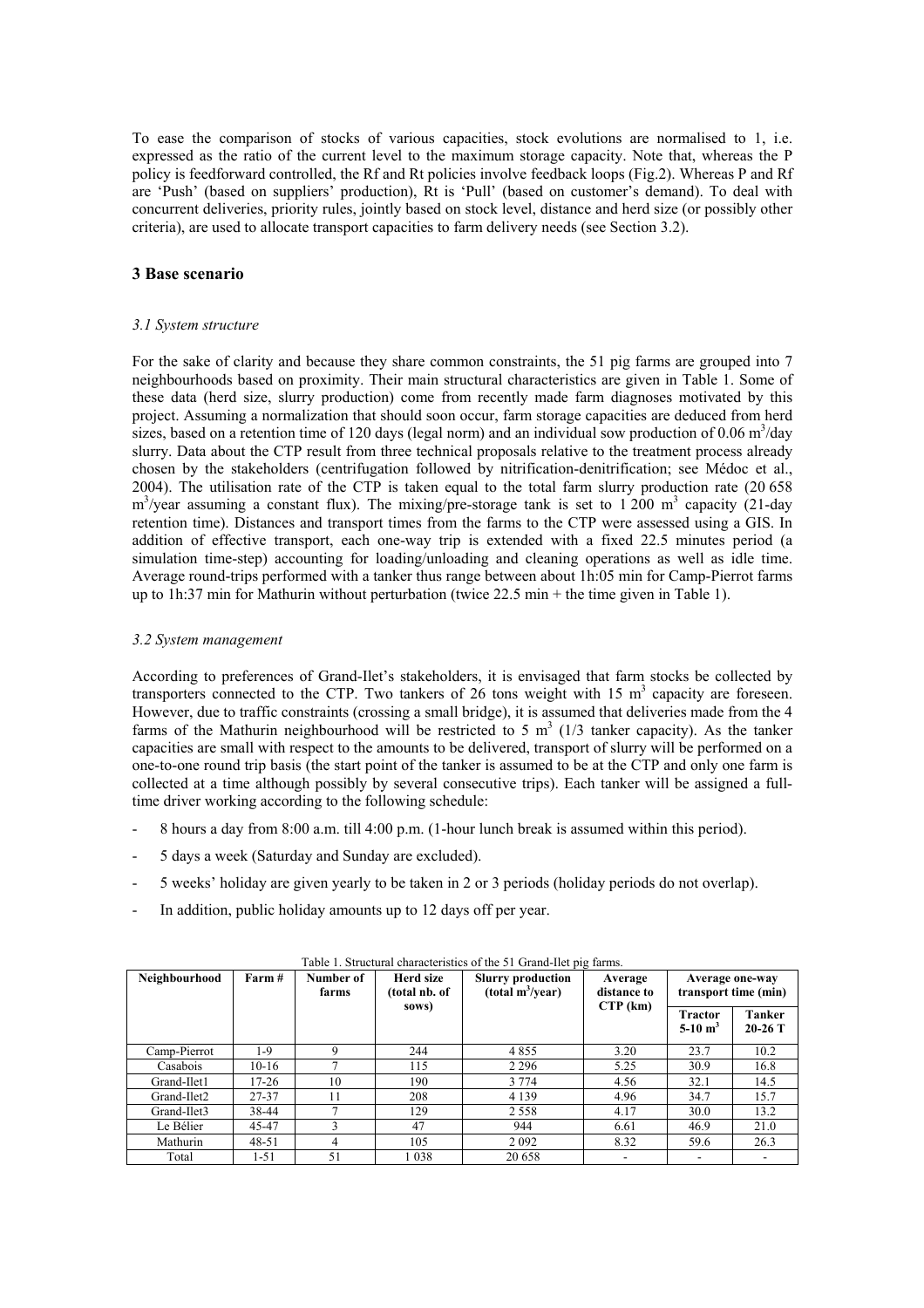As the CTP will be regularly monitored, it is assumed that an alert immediately stops the deliveries whenever 99% of its storage capacity is reached. This option, common to all policies, constitutes a negative feedback to prevent the CTP stock from overflowing. Hence, possible overflowing will mainly concern the farm stocks. As the number of tankers is limited, priority rules are used to deal with concurrent deliveries: whenever two or more deliveries must be made at the same time, which one to decide first? For avoiding farm stock overflow it seems clearly necessary to give priority to the stock with maximum level. Because of the diversity of farms within each neighbourhood, the transport should not be organised on a group basis (treating all the farms of a neighbourhood one after each other, then go collect farms in the next neighbourhood, etc.) but, rather, by ranking the stocks according to their level (collect the fullest stock, then the second fullest, etc.). Secondary criteria are used to discriminate between stocks with the same level. These are the time of transport, influencing the delivery speed, and the herd size, influencing the amount to be collected. Hence, for each farm, the normalised stock level (time-varying) along with the transport time and herd size (both constants) are differently combined to define the following priority rules: Prio1: *fullest-nearest-smallest* first; Prio2: *fullest-furthest-biggest* first; Prio3: *fullest-nearest-biggest* first; Prio4: *fullest-furthest-smallest* first. Priority 1 is chosen for the base scenario.

## *3.3 Random disturbances*

As long as statistical data are lacking and for the sake of simplicity, normal distributions with arbitrary (though realistic) parameters are used. Since the aim is to check the three policies for robustness, the parameterisation of random functions reflects a worst-case testing approach rather than a fully realistic one. Stochastic simulations should therefore be interpreted in a relative sense rather than absolute. The concerned variables and how they are affected by randomness in the simulations presented hereafter are:

- Farm slurry production rate: to account for the variability of farmer practices, a random function makes this variable fluctuate within  $\pm 10\%$  around the base value derived from farm data.
- CTP slurry utilisation rate: to account for possible plant breakdowns, every day a binary value is drawn (0: no flow; 1: normal flow). This results in an average of 8.4 days/year failure (2.3%).
- Tanker availability: to account for tanker breakdowns or maintenance or, even, drivers' sick leaves, every day a binary value is drawn (0: normal; 1: one tanker unavailable) assuming that not both tankers may fail at the same time. This results in an average of 8 days/year failure (2.1%) in addition to stopping induced by annual holidays, though some of these days may coincide.
- Delivery date: to account for lead time variability (namely because of information transmission delays), each delivery may be delayed with a maximum of 8 hours.
- Transport length: to account for delays in transport, the duration of each delivery may vary within ±25% of the normal transport times given in Table 1.
- Road practicability: to account for pouring rains, typhoons or falling rocks (as Reunion is a tropical mountainous island), every day a binary value is drawn for each farm neighbourhood (0: no traffic for all farms of the neighbourhood; 1: normal traffic). This yields an average of 2.43 days/year of traffic interruption, some of these days being possibly weekends or holiday (not affecting in this case the deliveries).

# **4 Simulation-based evaluation of management policies**

# *4.1 Policy evaluation method*

As our aim is to provide agricultural stakeholders with decision support, policy evaluation should lead to policy selection based on relevant management indicators, where no stock overflow is taken as the main criterion, others being ancillary. Using as input the base scenario built upon actual data and stakeholders' preferences (Section 3), simulations are performed, for each policy, as follows:

- 1. Find the configurations of parameters resulting in no stock overflow in deterministic simulations;
- 2. For each configuration, introduce random disturbances in the simulations, and, if needed, adapt parameter values to comply with the no-overflow criterion;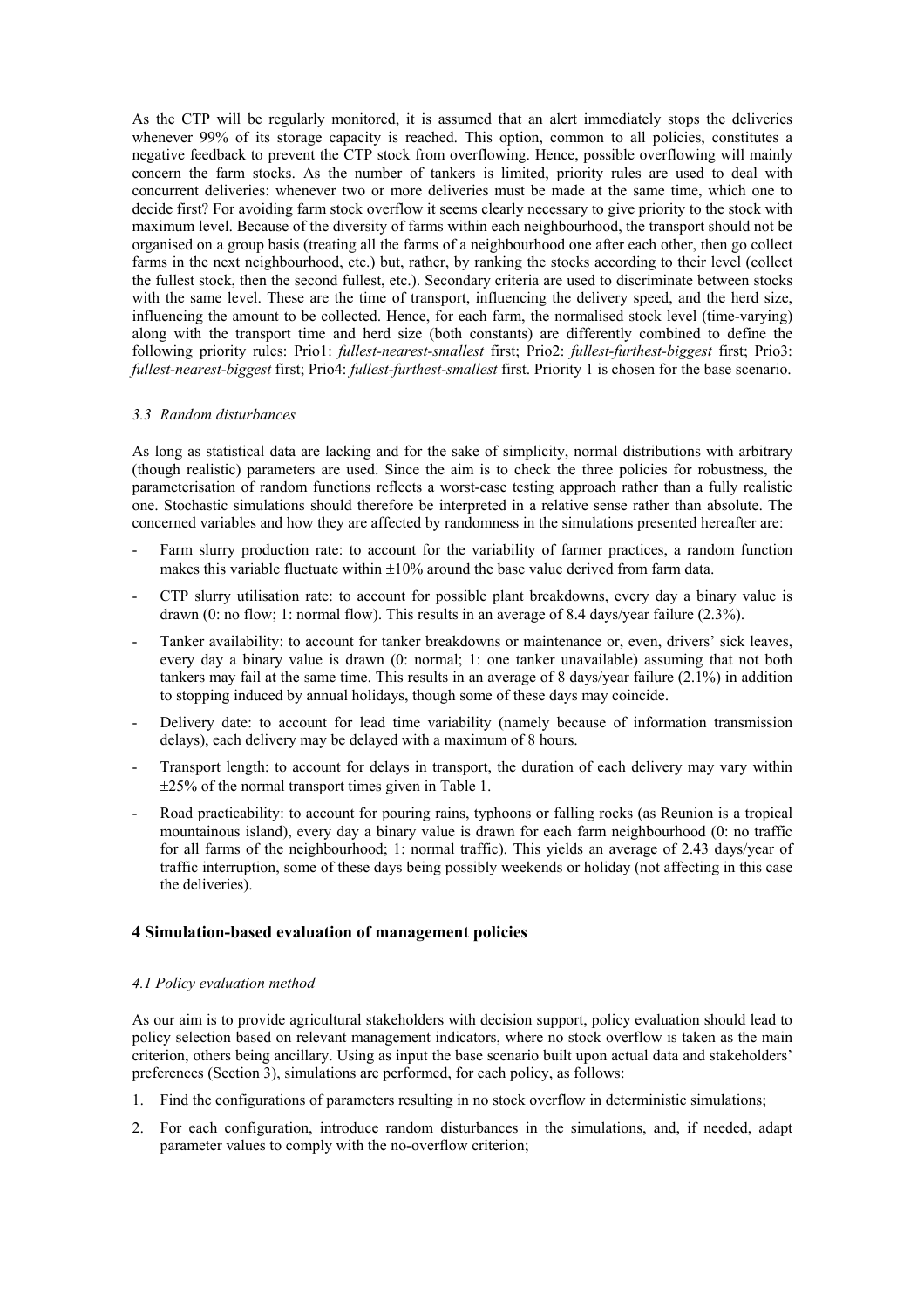3. Rank the successful configurations according to long-term stability and robustness (ability to resist disturbances) and other selected criteria accounting for technical efficiency and cost (number and frequency of deliveries, transport times, amounts delivered, distance covered, time of shortage).

Scenario adaptation must be made parsimoniously, by prioritising the modification of management rules before structure parameters. Simulations are made using a time base of 1 day and integration time-step of 0.015625 day (22.5 min), since the time-scale of delivery actions is about 1 hour. Not because it is relevant for the lifespan of the projected CTP, but to detect long-term effects (e.g. an increasing trend in a stock), 10-year (3 650 days) or 30-year (10 950 days) simulation bounds are chosen. To synchronize seasonally-dependent variables (e.g. working days) initial time is assumed to be the 1st of January of the first simulated year. Prior to simulation, initial conditions are set on state variables; here, all the stock levels are set to zero as this is more neutral to compare the planned policy with reactive ones.

# *4.2 Testing the planned (T, Q) policy*

For each farm, the delivery size Q should be at least the amount of slurry produced between two consecutive deliveries. The delivery period T should be at most equal to the retention time of stocks (120 days for all farms) and at least, assuming only full capacity transport, equal to the necessary delay to fill a volume corresponding to the tanker capacity (5  $m<sup>3</sup>$  for Mathurin, 15  $m<sup>3</sup>$  for other farms). In this latter case, delivery periods range between 2.3 days for bigger farms and 65.2 days for smaller farms. Simulating with  $T = 120$  days yields 45 000 m<sup>3</sup> farm stock overflow for 10 years, whereas the overflowed amount is 'only' 1 079 m<sup>3</sup> with the second option. Trying intermediate values for the delivery period shows intermediate overflow values. It thus appears that minimising the delivery period dramatically reduces overflow. However, this doesn't satisfies yet the no-overflow criterion. Further analysis shows that Farm 51 (from Mathurin) is responsible alone for nearly 80% of this amount  $(861 \text{ m}^3)$ . As it is one of the bigger three farms and the more distant one, it seems that Priority 1, that gives priority to the smallernearer farms is not adapted. Simulating with the other three priorities (Section 3.2) gives the following results ranked by overflow (in brackets) increasing order: Prio3  $(3.5 \text{ m}^3)$  > Prio2  $(28 \text{ m}^3)$  > Prio1  $(1.079)$  $\text{m}^3$ ) > Prio4 (25 120 m<sup>3</sup>). Prio3, that prioritises the bigger-nearer farms thus appears almost acceptable. The very small overflow observed is from Farm 21, the smallest and medium-distant farm, hence with low priority. This can be simply fixed by slightly increasing the storage capacity of this farm. However this simulation exhibits wide fluctuations in the CTP stock evolution (scenario p1). All the minimums match with the holiday periods when one tanker is lacking, subsequently provoking an increase in the farm stocks (Fig. 3). This is particularly marked at the Christmas period at which, for 48 consecutive days, only one tanker is available. Four phases can be distinguished in this evolution (Fig. 3):

- 1. Time = 0-182: with initial zero stock, the CTP stock oscillates while the farm stocks are filling up.
- 2. Time = 182-1460: a relatively stationary state exhibiting wide fluctuations is found at the CTP.
- 3. Time =  $1460-1825$ : a new transitory phase appears after a sudden drop in the CTP stock  $(-10\%$ deliveries at Christmas) and correlatively a jump of the farm stocks towards a new stationary state.
- 4. Time > 1825: the new reached state remains stable, even when simulating over 30 years.



planned policy (scenario p1).

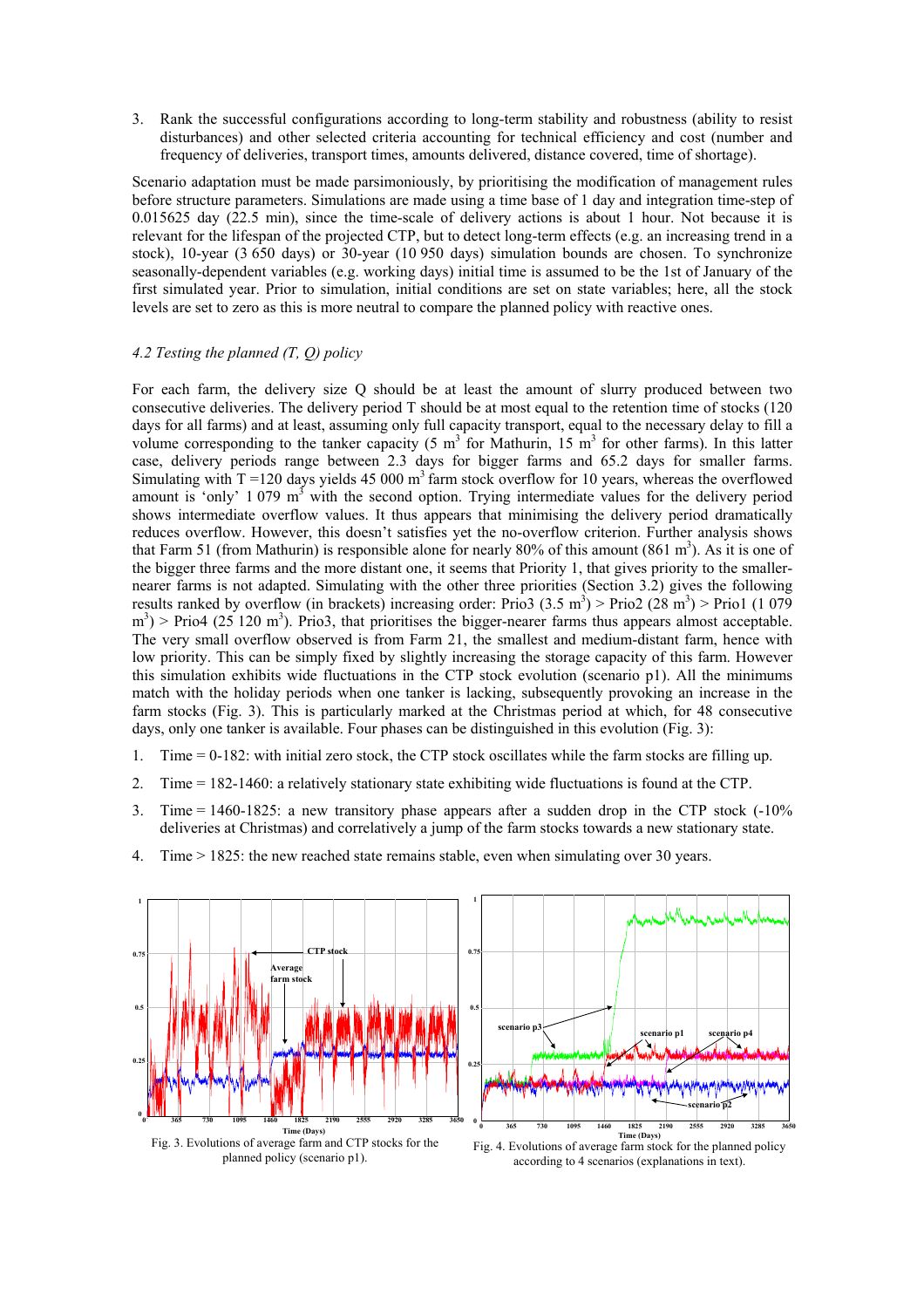By slightly modifying the initial conditions, although the same process repeats, the same new state is jumped upon very differently: after 4 years with initial farm stocks at 0%, 3 years with 10%, but only 1 year with 1%. This non-linear sensitivity to initial conditions in a deterministic system may let us suspect some chaos at work; however this hypothesis deserves further careful analyses. Suppressing annual holiday brings very rapidly the system to reach the first equilibrium (phase 2 above) by more evenly distributing the delivery load over time (scenario p2, Fig. 4). Consequently, overflow is no more observed. However, introducing random disturbances in the simulation provokes a second jump to a new equilibrium during the fifth year (scenario p3, Fig. 4). This time, the jump follows delivery stops stemming from feedback alerts of the CTP due to stock overload (level  $\geq$  99% storage capacity). Equilibrium is reached at the expense of 37 733  $m<sup>3</sup>$  farm stock overflow (with 24 farms overflowing continuously and many others episodically). Stocks stabilise at a very high level for the farms (88% of capacity in average) and a very low level for the CTP stock (2.2% of capacity). Imposing a mandatory over-priority as soon as a stock starts overflowing does not help as, in that case, intermittent overflow affects all the farms. In order to correct this imbalance it is needed to introduce some adaptive feature in the system's management. This may call for increasing Q (collecting more than the amount produced since the last delivery). In that case, due to the constraint of full capacity transport (minimum delivery becomes 2 tankers), overflow concentrates on farms with lower priorities. Another way is to control the utilisation rate of the treatment process proportionally to the CTP stock. Multiplying the constant utilisation rate (56.6 m<sup>3</sup>/day) by  $1+k/20$  (with *k* the normalised CTP stock) resolves the issue with an average 2% rate increase over the 10-year simulation period (scenario p4, Fig. 4). This adapted planned policy should thus be retained at this step, as it meets the no-overflow criterion, even with disturbances, and involves slight management adaptations only.

# *4.3 Testing the reactive (si, Si) policy based on farm stocks*

First it is necessary to define for each farm the delivery point  $s_i$  and the deliver-down-to level  $S_i$ . For the latter, emptying a stock as much as possible  $(S_i = 0)$  may be a good hint. The delivery point s<sub>i</sub> should be at most equal to the total capacity of storage minus a security margin and, at least, correspond to the level at which the transport capacity is reached  $(5 \text{ m}^3 \text{ Mathurin}, 15 \text{ m}^3 \text{ others})$ . In the first case, simulating with s<sub>i</sub>  $= 90\%$  yields an overflow of 855 m<sup>3</sup> (of which 95% from Mathurin's farms 49 and 51). In the second case  $(s_i =$  transport capacity/storage capacity) it gives 341 m<sup>3</sup> (all from farm 51). However, it is noted a decreasing trend of farm stocks in the first case and an increasing one in the second; both converge in the long run (15 years) to a value comprised between 55 and 75% (Fig. 5). Simulating with  $s_i = 65\%$  yields no farm overflow and a much better long-term stability of the farm stocks. The CTP stock regularly fluctuates within 40-100% capacity outside holiday periods at which it generally drops down to 12-22% capacity. Now, there is no need to suppress annual holidays to meet the no-overflow criterion in the deterministic case. This result was obtained using Priority 1 (nearer-smaller first). Testing for other priorities gives (Fig. 6): Prio1 (0 m<sup>3</sup>) > Prio2 (75 m<sup>3</sup>) > Prio4 (21 826 m<sup>3</sup>) > Prio3 (35 982 m<sup>3</sup>). Based on  $s_i = 65\%$  with Prio1, introducing randomness yields 3 884 m<sup>3</sup> overflow of which almost all comes from Mathurin's farms 49 (845 m<sup>3</sup>) and 51 (3010 m<sup>3</sup>). As in the planned strategy, proportional control of the CTP utilisation rate (using 1+*k*/16) resolves the problem with an average 3.5% increase in the base rate.





Fig. 6. Influence of priority rules on the average farm stock evolution in the reactive policy based on farm stocks.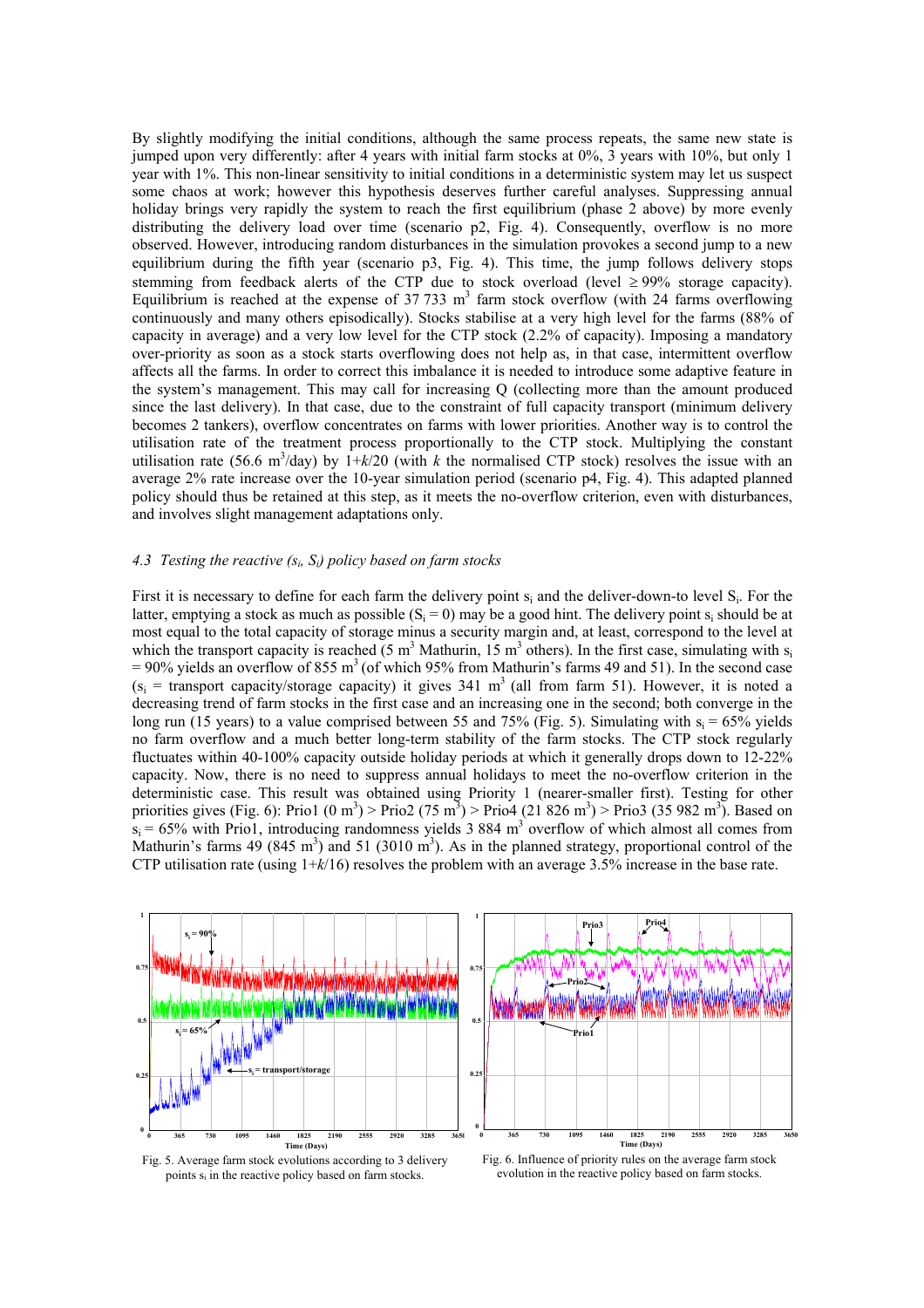## *4.4. Testing the reactive (s, S) policy based on the CTP stock*

As with the reactive policy based on farm stocks, we need to determine the reorder point s and the orderup-to level S. In order the CTP to achieve its function, S must be as large as possible, i.e. equal to the upper threshold  $(S = 99\%)$ . The reorder point s should be at most equal to the minimal delivery amount below the upper threshold (we take  $s = 95\%$ , i.e. about 3 tankers) and at least as close as possible of emptiness while avoiding slurry shortage (e.g.  $s = 15%$ , leaving about 3 days autonomy). First scenario  $(s = 95%)$  yields an overflow of 1 576 m<sup>3</sup> (always Mathurin's farms 49 and 51) whereas the second  $(s = 15%)$  yields 5 814 m<sup>3</sup>. Trials with intermediate values show that higher the threshold, lesser the overflow. Keeping  $s = 95\%$  and testing for other priorities gives: Prio2 = Prio3 (0 m<sup>3</sup>) > Prio1 (1 576 m<sup>3</sup>)  $>$  Prio4 (36 098 m<sup>3</sup>). Both priorities 2 and 3 could thus be candidate as they meet, with no adaptation, the no-overflow criterion over 10 years. However, introducing randomness let appear that Prio2 is more adaptive than Prio3 (2 348 m<sup>3</sup> overflow against 34 865 m<sup>3</sup>). Proportional control of the CTP utilisation rate (using 1+*k*/16) with an average increase of 3.8% brings back the simulation with Prio2 to no overflow without suppressing holiday.

# **5 Discussion and concluding remarks**

#### *5.1 Summary of simulation experiments*

All these simulation experiments emphasise the crucial role played by disturbances (deterministic like annual holiday or random) and by priority rules (reflecting organisation choices) both affecting the workload distribution in such a supply chain. These disturbances, however, does not prevent the system from self-organising by means of interactions mediated by dynamic priority rules. Table 2 summarises the first practical conclusions drawn. It appears that reactive policies, based on feedback control, are more efficient to rapidly comply with system's uncertainty than the feedforward planned policy. In effect, no adaptation is required for both reactive policies to meet the no-overflow criterion in deterministic simulation. Introducing randomness affects also considerably less (factor 10) the loss of performance of these policies with respect to this criterion. However, although the reactive policies satisfy as such the nooverflow criterion, suppressing annual holiday gives the stocks much better stability (lower level, less variability). We thus consider 5 candidate policies: the planned policy with the no-holiday option and both reactive policies with and without this option.

## *5.2 Comparison of policies according to management indicators*

Several performance criteria exhibit close values from one policy to another. With two  $15 \text{ m}^3$  tankers and per year: 1 631-1 638 round-trip deliveries are performed, 20 525-20 618 m<sup>3</sup> slurry carried out, 2 217-2 224 hours spent in transport, 17 751-17 845 km covered. Although these policies exhibit different stock evolutions (as deliveries are differently distributed over time), their average delivery frequencies differ by no more than 0.73%. Neither, the long-term stability of their stocks differ that much in permanent regime (SDs of stocks are 2-5% for farms, 17-24% for the CTP). Due to inherent imprecision, these results, worked out from 30 year-simulations, should not be regarded as significantly different. This convergence is not so surprising, since all these policies were tuned to meet the same criterion (no-overflow). However, a difference would have been expected according to the holiday vs. no-holiday options. Whereas it is the case for the planned policy, it appears, for the reactive policies, that the lack of one tanker is compensated by overtime work performed during or after the holiday periods (overtime is 25% of total work time with holiday, 15% with no-holiday).

| Table 2. Policy features able to meet the no-overflow criterion in deterministic and stochastic simulations. |                                                               |                      |                                    |                                  |                                              |  |  |  |  |
|--------------------------------------------------------------------------------------------------------------|---------------------------------------------------------------|----------------------|------------------------------------|----------------------------------|----------------------------------------------|--|--|--|--|
| <b>Policy</b>                                                                                                | <b>Base parameters</b>                                        | <b>Priority rule</b> | <b>Deterministic</b><br>simulation | <b>Stochastic simulation</b>     |                                              |  |  |  |  |
|                                                                                                              |                                                               |                      | Adaptation                         | Overflow<br>before<br>adaptation | Adaptation<br>(control CTP stock<br>outflow) |  |  |  |  |
| Planned (P)                                                                                                  | $T = 2.3 - 65.2$ days<br>$Q = 15 \text{ m}^3 (5 \text{ m}^3)$ | 3: full, near, big   | no holiday                         | $37733 \text{ m}^3$              | $+0.5\%$                                     |  |  |  |  |
| Reactive (Rf)                                                                                                | $s_i = 0.65$ ; $S_i = 0$                                      | 1: full, near, small |                                    | $3884 \text{ m}^3$               | $+0.63%$                                     |  |  |  |  |
| Reactive (Rt)                                                                                                | $s = 0.95$ ; $S = 0.99$                                       | $2$ : full, far, big |                                    | $2.348 \text{ m}^3$              | $+0.63\%$                                    |  |  |  |  |